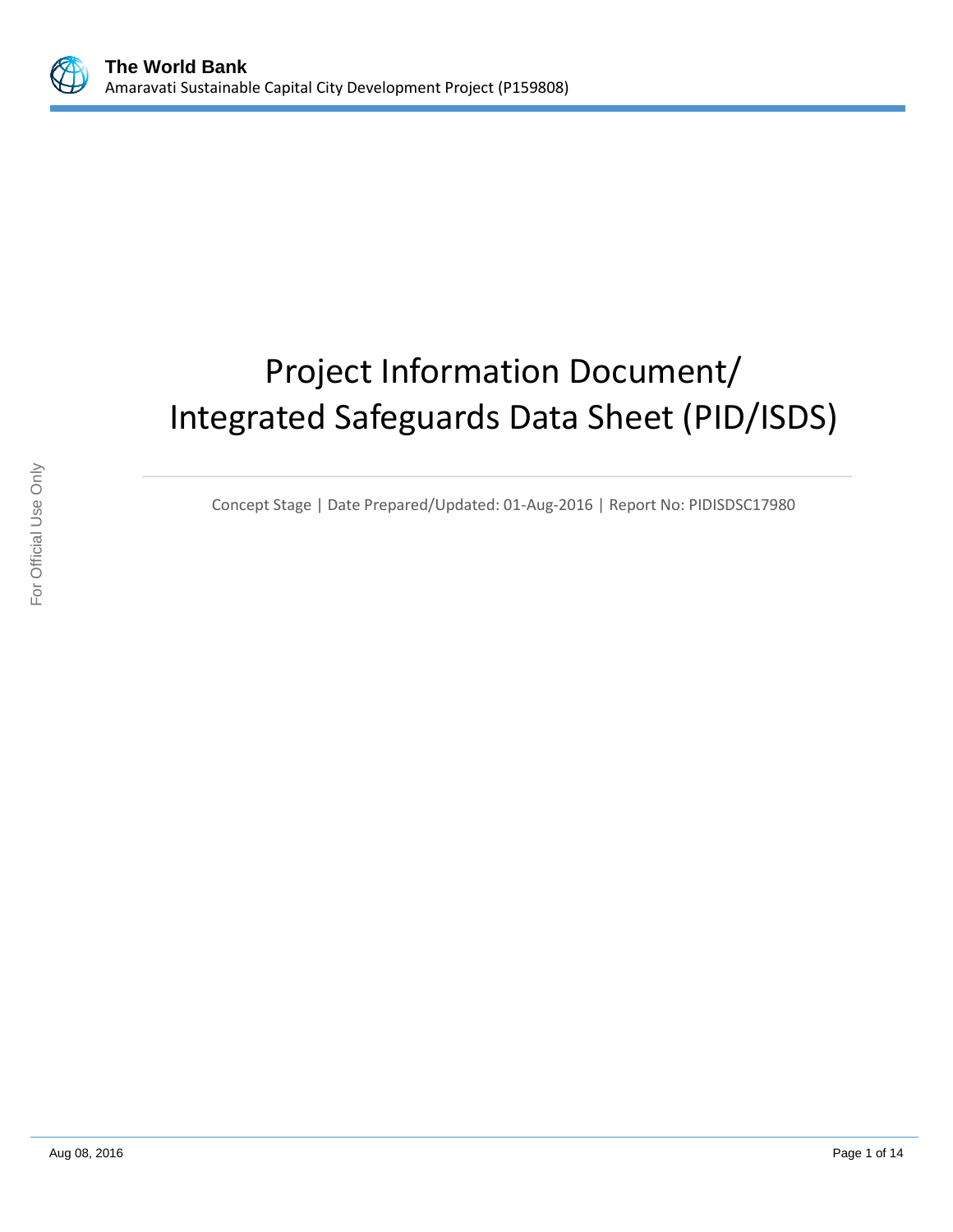

# **BASIC INFORMATION**

#### **A. Basic Project Data**

| Country                             | Project ID                      | Parent Project ID (if any)                                                       | Project Name                                                              |
|-------------------------------------|---------------------------------|----------------------------------------------------------------------------------|---------------------------------------------------------------------------|
| India                               | P159808                         |                                                                                  | Amaravati Sustainable<br>Capital City<br>Development Project<br>(P159808) |
| Region                              | <b>Estimated Appraisal Date</b> | <b>Estimated Board Date</b>                                                      | Practice Area (Lead)                                                      |
| <b>SOUTH ASIA</b>                   | Jul 13, 2017                    | Oct 05, 2017                                                                     | Social, Urban, Rural and<br>Resilience Global<br>Practice                 |
| Lending Instrument                  | Borrower(s)                     | <b>Implementing Agency</b>                                                       |                                                                           |
| <b>Investment Project Financing</b> | Government of Andhra<br>Pradesh | Andhra Pradesh Capital<br><b>Region Development</b><br><b>Authority (APCRDA)</b> |                                                                           |

# **Financing (in USD Million)**

| <b>Financing Source</b>                               | <b>Amount</b> |
|-------------------------------------------------------|---------------|
| Borrower                                              | 215.00        |
| International Bank for Reconstruction and Development | 500.00        |
| <b>Total Project Cost</b>                             | 715.00        |
|                                                       |               |

Environmental Assessment Category **Concept Review Decision** 

A-Full Assessment **A-Full Assessment Track II-The review did authorize the preparation to** continue

Other Decision (as needed)

Type here to enter text

## **B. Introduction and Context**

Country Context

1. **India's rapid economic growth is being accompanied by an unprecedented urban and spatial transformation.** While the current level of urbanization in the country is around 33%, it is projected to increase to over 50% by 2050<sup>1</sup>. For the first time since independence, India has seen a greater absolute increase in urban population versus rural and the number of towns in India has increased from 5,161 in 2001 to 7,935 in 2011, with about 53 cities having over 1

 $\overline{a}$ 

<sup>1</sup> Based on UN's World Urbanization Prospects, 2014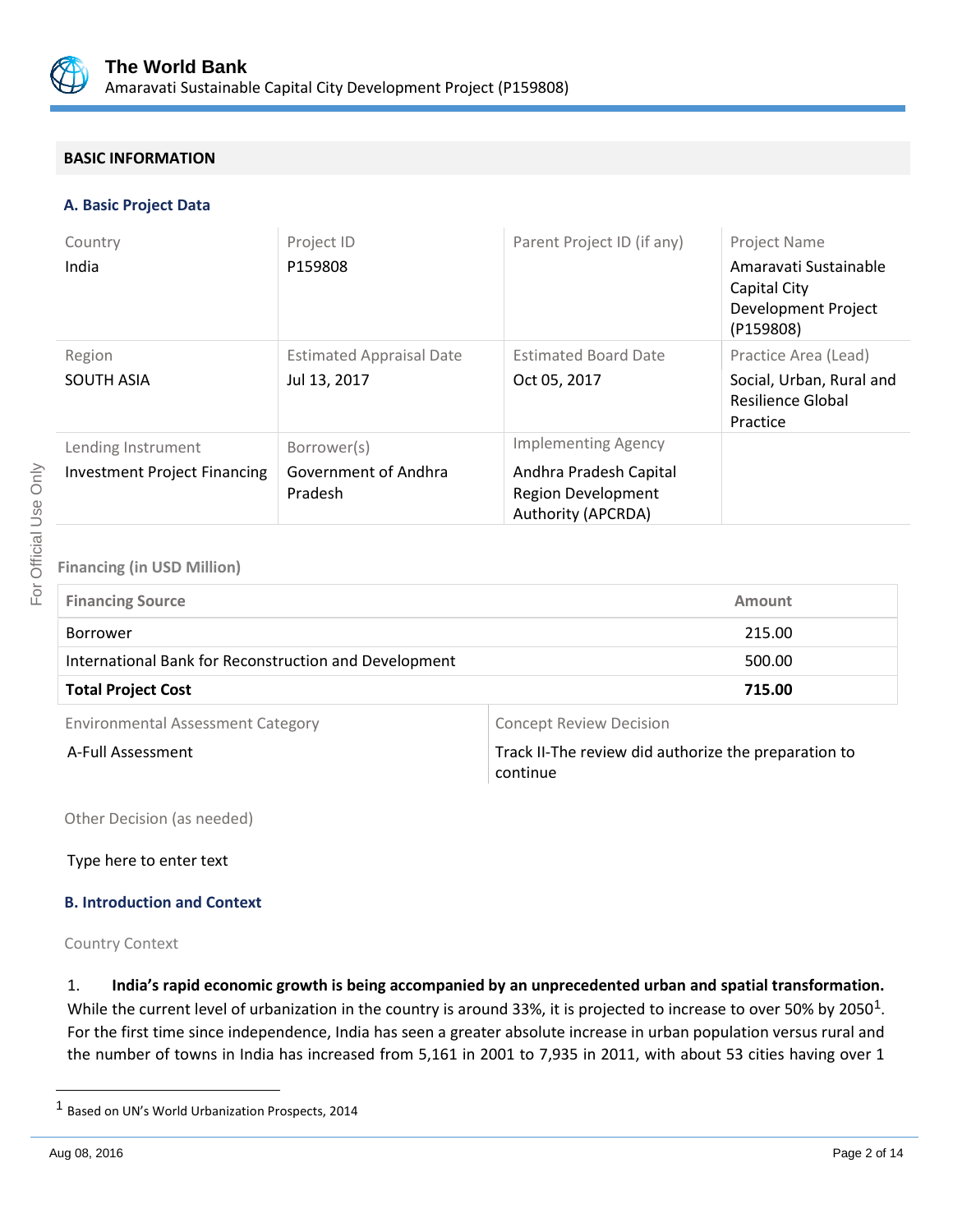

million population. This massive urban transformation in many ways defines one of India's fundamental development challenges going forward: to accommodate an additional 10 million urban dwellers per year, provide them with adequate housing and urban services such as water supply, sewerage, drainage, solid waste management and urban transportation networks and systems, addressing slums, create opportunities for economic growth and at the same time, ensure that such urbanization is environmentally sustainable. This is in addition to the huge current backlog in urban services. Accommodating the needs of its growing urban populations is now and will continue to be a strategic development challenge for many years to come for state governments, since urban development is entirely a 'state' subject under the Indian Constitution.

2. Facing this challenge also entails huge investment needs - a McKinsey study on Indian urbanization estimates a capital investment need of US\$ 1.2 trillion over the next 20 year period, in addition to substantial resources required for sustainable operation and maintenance (O&M) of urban services. To respond to these growing needs and complement the priorities of the state governments, the Government of India (GoI) has launched new national level mission programs: (i) the Atal Mission for Rejuvenation and Urban Transformation (AMRUT) for universal coverage of basic urban services; (ii) the Swachch Bharat Mission (SBM) for clean sanitation for improved public health; (iii) Housing for All (HFA) focusing on developing an affordable and low cost housing stock to meet the growing demand for shelter, and (iv) progressive developmental initiatives such as 100 Smart Cities Mission (SCM), to develop 100 smart cities in India.

3. **Andhra Pradesh (AP), India's eighth largest state by area is one of the foremost states undergoing large-scale urban transformation.** The economy of the region is primarily driven by the agricultural and services sectors (such as trading, construction, and hospitality). The GSDP at constant prices (2004-05) is estimated at INR 246,724 crores for 2013-14 and INR 264,521 crores for 2014-15. This indicates a growth of 7.21%. The corresponding sectoral growth rates were 5.90% for agriculture sector, 5.25% for industries sector and a growth of 8.48% in the services sector. With the new base (2011-12), the growth rate of Andhra Pradesh for 2014-15 is likely to be increased by more than 1.2%, thus exceeding the national average growth rate of 7.4% by 1%. The corresponding GSDP figures are INR 411,886 crores (2013-14) and INR 444,752 crores (2014-15). The sectoral composition of GSDP indicates a share of 29% for agriculture, 24% for industry and 47% for services.

4. **The vision of the Government of Andhra Pradesh (GoAP) is to develop Andhra Pradesh as one of the first three high-performing States in India by 2022, the best State in the country by 2029, and one of the key destinations in the world by 2050.** The Government is committed to eliminating poverty, reducing economic inequalities, and promoting a society that is "healthy, happy and clean". AP currently has 29 operational Special Economic Zones (SEZs) in the state across diversified sectors including textiles and apparel, food processing, footwear and leather products, multi-product, pharma, and IT. According to the World Bank's report on Ease of Doing Business, AP has been ranked the second best state in India. The state is also known for its large coast line of nearly 974 km, numerous temple destinations, lush green forests and spicy cuisine have led to increase in domestic tourism in the last few years. Andhra Pradesh is one of the largest producers of brackish water shrimps and freshwater prawns and contributes more than 20 percent to the country's total marine exports.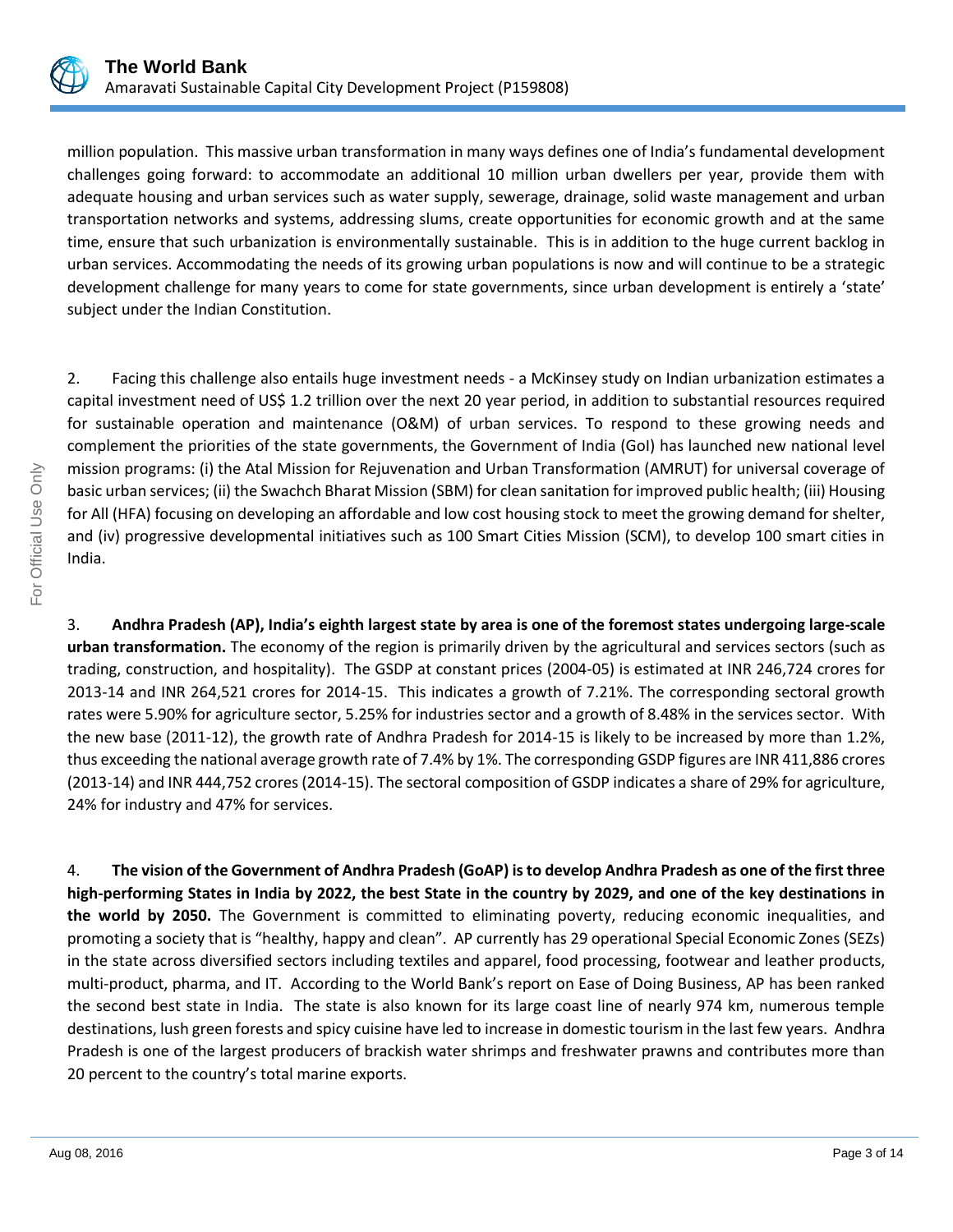

Sectoral and Institutional Context

1. **Urbanization in AP**. The urban population in AP (after bifurcation) is 14.6 million constituting 29.6% of total population as per 2011 census compared to 24.2 % in 2001. There are 110 Urban Local Bodies (ULBs) in the state comprising 13 municipal corporations, 97 Municipalities and Nagar Panchayats. The AP capital region itself is about 48% urbanized with a population of about 5.9 million and comprises 12 ULBs, including 2 out of the 3 largest cities in AP, besides rural areas. , urban development is one of the key priorities for GoAP and one of the seven 'mission' constituted by GoAP for achieving the aforesaid state vision. The Bank has an on-going urban development project in the state, viz. Andhra Pradesh and Telangana Municipal Development Project (APTMDP) for supporting improvement in urban services and capacity of participating ULBs

2. **Context of state bifurcation:** After several years of public demand, the erstwhile state of Andhra Pradesh was bifurcated in to the successor states of Andhra Pradesh (AP) and Telangana in June 2014 vide the Andhra Pradesh Reorganization Act, 2014 act of the Indian Parliament. It was decided that both the states of Telangana and Andhra Pradesh would share the Capital of Hyderabad as Capital City for a maximum period of 10 years, during which Andhra Pradesh would identify and establish its own capital city. Based on extensive research and various factors, Government of Andhra Pradesh (GoAP) selected an area near Vijayawada city, Amaravati, to be developed as their new capital city for the state.

3. **Locational advantages of Amaravati and Land Pooling:** The proposed capital city of Andhra Pradesh (AP) would comprise an area of 217 sq. km., and is strategically located within 30 minutes of driving distance of two major urban centers viz. Vijayawada (second largest city of AP with a population of 1.03 million) and Guntur (with a population of over 700,000) The region has a strong network of transport infrastructure such as rail (Vijayawada and Guntur cities have major railway stations), roads (the NH-5 and the NH-9 passes through the region), and an airport near Vijayawada. The region is in close proximity to several major economic centers such as Hyderabad, Chennai, Bengaluru, Visakhapatnam and Tirupati. The region has good access to a skilled labor workforce (such as engineering, food processing, textiles, etc.); rich agriculture production; and water to cater to a growing urban population. GoAP has already moved its government offices to Vijayawada as an interim measure. All of these factors help in mitigating the risks associated with the development of a new city in terms of population and expected growth not materializing. In addition, the selection of Amaravati was guided by the fact that it has abundant availability of water, falls in low to moderate risk earthquake zone and there is minimum loss of agricultural production - the total sown area in Amaravati that will be lost is only 0.027% of the total sown area of the state. Lastly, Amaravati is place of great historical significance, having been a center for Buddhism over 2000 years ago and a capital of ancient kings of AP.

As regards land availability, over 90% of the land required for developing Amaravati City (covering 217 sq.km), which mainly consists of agricultural land, has already been assembled with the consent of land-owners / farmers through an innovative Land Pooling Scheme (LPS) undertaken for the first time in India at this scale. One of the major characteristics of the scheme is that the land assembly seeks to avoid any major displacement; consequently, about 24 existing villages within the 217 sq.km would remain within the capital city and gradually get integrated into the urban fabric of the new Capital city. The land pooling was enabled through a legislation, viz. APCRDA Act 2014 passed by the AP state legislature. The key features of LPS include a guaranteed return to the original landowners of about 20% of developed land for residential use and upto 10% for commercial use within the city, besides annuity payment with a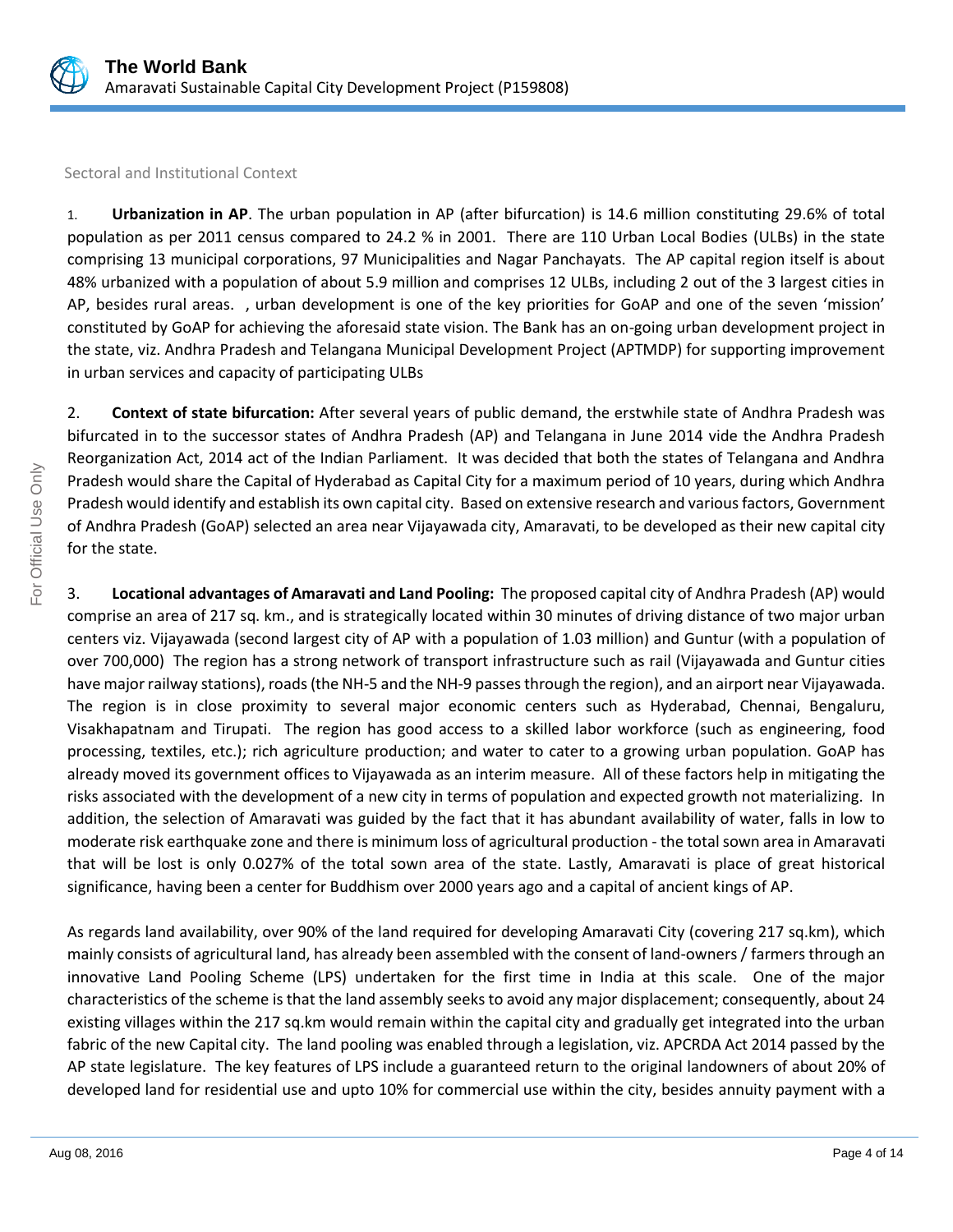

provision of yearly increase based on the extent of land handed over under LPS for 10 years. The other benefits includes waiver of agricultural loans, interest free loans for self-employment, pension to landless laborers, increased wage labor under Employment Guarantee program, free education / medical facilities, etc.

4. **Amaravati Masterplan:** GoAP's vision statement for Amaravati is for it to be developed as "People's Capital of Andhra Pradesh". Accordingly, the Andhra Pradesh Capital Region Development Authority (APCRDA) – a newly created institution - has been charged with responsibility of planning and overseeing the development of the new capital city of Andhra Pradesh. The capital city is being planned and developed at 3 different scales:

- i. Seed Area (17 sq. km) comprising Government buildings and Central Business District (CBD), of which about 6 sq. km within the CBD is slated to be developed in a Public-Private Partnership (PPP) mode;
- ii. Amaravati capital city (217 sq. km) including the 24 existing villages and several new economic zones. The Capital City is projected to have a population of about 600,000 by 2025; and

A broader AP capital city region of about 8,352 sq. km spread over the districts of Krishna and Guntur and covering two major cities, viz. Vijayawada and Guntur, besides other urban centers.

5. A detailed masterplan for the Amaravati capital city area (i.e. covering items i & ii above) has been prepared with the support of Government of Singapore and formally approved and notified in February 2016 following extensive consultations. The masterplan envisages Amaravati to be a high density, mixed-use urban center that is designed to support a population of 2.5 million and generate over 1.0 million jobs by 2050 across a wide range of industries and businesses, besides government. The master-plan is underpinned by the following goals / targets for Amaravati city:

- *a. Jobs and homes for all:* creating opportunities for existing dwellers to improve skills and provide affordable housing.
- *b. World class infrastructure: building state-of-the-art quality infrastructure such as roads, waterways, utilities Corridor, ICT, and public parks – 135 km of public transport and over 1000 km of roads by 2050;*
- *c. Seamless connectivity: implementing efficient and smart public transport system and an easy and user-friendly transit between different modes of transport.*
- *d. Quality living: improving the quality of life with good access to public transit, parks, public amenities, healthcare facilities and developing a safe environment for all age groups – parks and public facilities within 10 minutes walking distance.*
- *e. Identity and heritage: preserving historical and culturally important sites and integrating them into the city plans to reflect the rich culture and heritage of the region – 250 km of heritage and tourism network;*
- *f. Efficient resource management: Enabling new resource management approaches focused on waste management, a storm water drainage system, and renewable energy – flood resistant city with net zero discharge and smart grid;*
- *g. Clean and green: Leveraging on the existing water bodies (Krishna river and greenery), and integrating them into the city environment through urban design and infrastructure.*

6. In order to achieve the aforesaid targets and ensure long term capacity for infrastructure creation and livability, the land use plan reserves nearly 48% of the land within Amaravati City for urban infrastructure, public spaces and parks, and water bodies. In addition, the master-plan makes explicit reservation of land for affordable housing within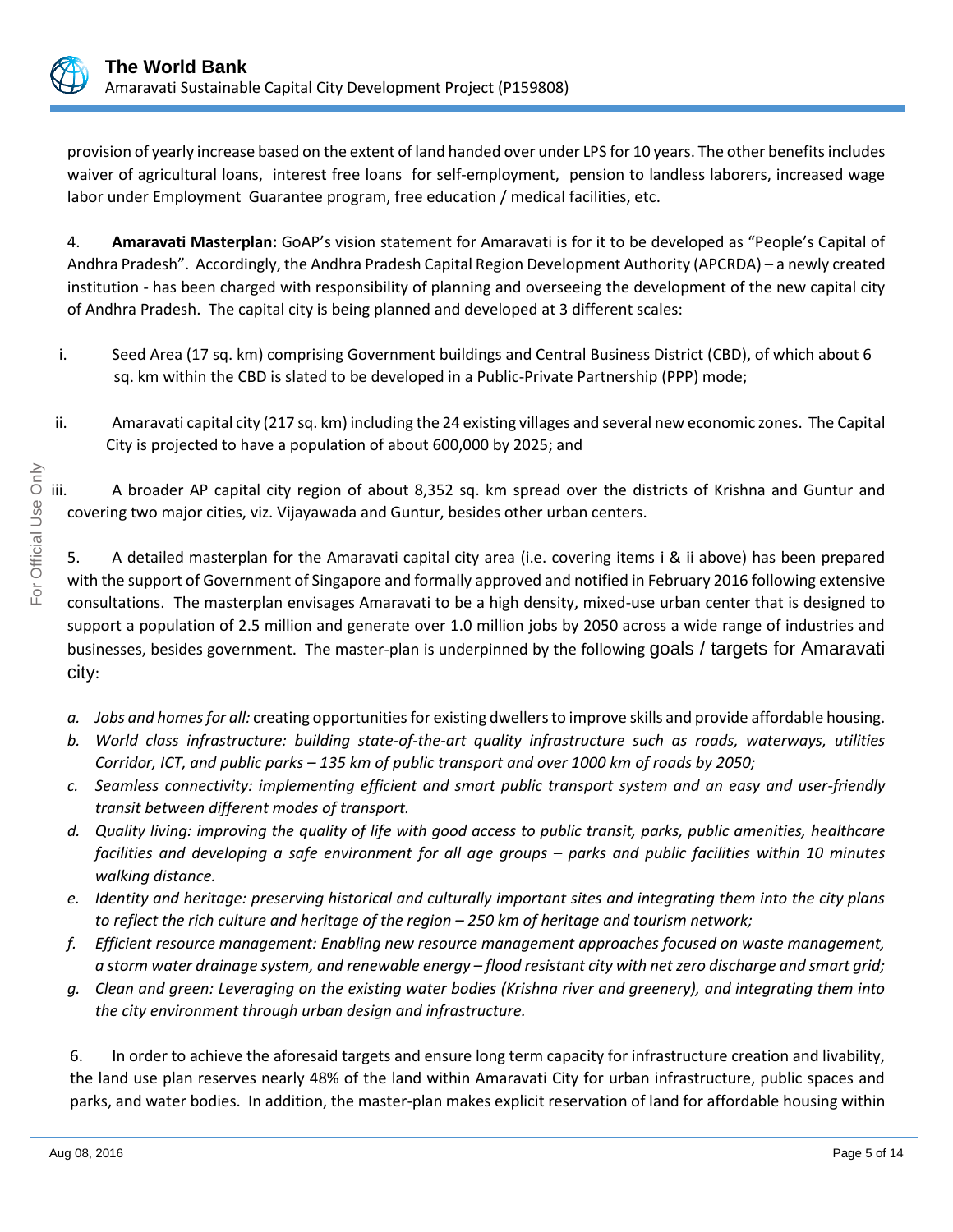

the capital city area. In terms of institutional structure, APCRDA as noted above is main agency overseeing development of Amaravati City. In addition, GoAP has set up Amravati Development Corporation (ADC) for implementation of some of the infrastructure components. Eventually, the duly elected city government of Amaravati would be constituted and the urban management of the city would be transferred to the same. This is expected to happen by around 2019.

7. **There is strong rationale for Bank support to this project**: There are three main reasons for Bank to consider supporting this project as below:

**i. Demonstrating a new and inclusive paradigm in urban management:** This would be first instance of Bank supporting a city in India where: (i) land has been assembled for urbanization through an innovative and inclusive Land Pooling Scheme at this scale; and (ii) the city is planned in advance through a 'first-of-its-kind' master-plan with supply of urban services, housing, etc. sought to be provided ahead of the demand, rather than 'retro-fitting' of cities with supply constantly lagging far behind demand, especially in suburbs / satellite towns, as is usually the case in India – the most notable example being Gurgaon within Delhi region. This alternative approach can potentially have huge demonstration impact for other cities in India to plan ahead similarly for their new emerging suburbs, satellite towns, etc. in catering to the demands of rapid urbanization. Amaravati City provides a rare opportunity to implement new and comprehensive approaches to urban development, starting from upstream planning to implementation. In addition, ASCCDP would be directly supporting pro-poor interventions by helping integrate over 100,000 people residing in the 24 existing villages, including 27,700 'Below-Poverty-Line' (BPL) families among them, into the city masterplan as noted above ensuring that the residents are well integrated and gain significant improvements in their lives and livelihoods through successful integration into the broader city plans.

**ii. Supporting wider Economic Growth and Jobs in AP:** The development of Amaravati City is expected to provide an impetus to economic growth and job creation for the state of AP. A draft report (2016) by McKinsey, who is helping Amaravati develop an economic and investment promotion growth strategy, has identified eight industries where Amaravati has a competitive advantage including engineering manufacturing, food processing, electronic manufacturing, textiles, tourism, education, healthcare and government. They estimate about 300,000 – 400,000 incremental direct and indirect jobs to be created at Amaravati by 2025 and contribute an incremental US\$ 12 billion to state's GDP by 2035 (at current prices). GoAP is already in receipt of over 190 proposals from various industries / companies / institutions (such as hospitals, universities) seeking to establish operations in Amaravati city. In addition, as per Economic Potential Index (EPI) study done recently by South Asia urban unit, the districts around Amaravati are among those with the highest economic potential within India

**iii. Bank's Strategic role in GoAP's Flagship Project**. The proposed Amaravati City development project is a flagship project for GoAP, besides its visibility, and replicability potential. It also aligns closely with GOI's vision of the next phase of urban development in India. The construction of a new capital will incorporate and rely on smart quality infrastructure, providing clean and green environment for its residents and introduce exemplary approaches to city development and in line with India's Smart Cities (Amaravati is one of the newly included Smart Cities) and Swachh Bharat initiatives. In this context, GoAP has sought Bank support forsome ofthe most critical components of Amaravati City development that will help kick-start the functioning of city and thereby play a strategic role. In addition it provides an opportunity for the Bank to: (i) shape the designs and quality aspects of major infrastructure investments; (ii) promote people-friendly and inclusive approaches to city development; (iii) incorporate aspects of resilience and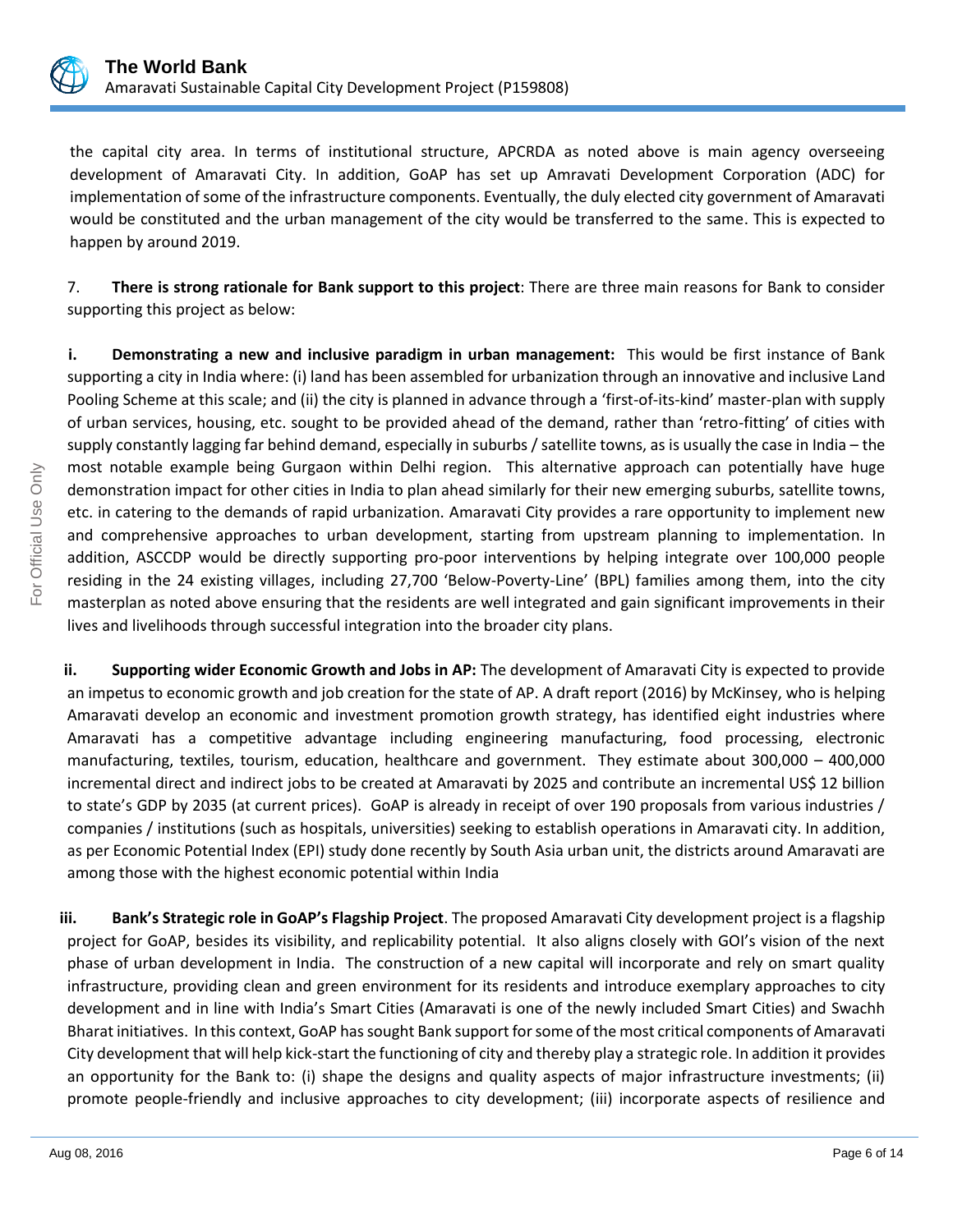

climate change into the design process; (iv) bring global best practices and lessons from newly constructed cities and large greenfield projects to the design of Amaravati; and (v) carry lessons learnt from this project to similar projects within India and globally.

#### Relationship to CPF

The proposed ASCCDP fully supports Bank's India Country Partnership Strategy (CPS) for FY2013-2017 aiming to reduce absolute poverty and boost shared prosperity. Specifically, ASCCDP would contribute to the development goals set out under Engagement Area Two on 'Spatial Transformation' under the CPS that seeks to leverage the rural-urban transformation as an opportunity to reduce poverty and increase competitiveness. In helping India and the state of Andhra Pradesh manage such spatial transformation and improving the livability of cities, ASCCDP as articulated through its PDO and components, aims to contribute to the following outcomes outlined under Engagement Area 2 of the CPS: (i) Strengthened institutional capacity of urban governments; (ii) Improved urban services; (iii) Improved environment protection.

# **C. Proposed Development Objective(s)**

To build sustainable urban services and capacity of urban institutions for the development of Amaravati capital city.

Key Results (From PCN)

Achievement of the PDO(s) will be measured by the following outcome indicators: (i) Number of project beneficiaries, of which female (%), receiving improved urban services; (ii) Amaravati city begins functioning as capital of state of Andhra Pradesh evidenced by becoming the seat of the state government i.e. key state government institutions begin operating out of Amaravati; (iii) Number of jobs created in the city of Amaravati (both public and private sectors); and (iv) Coverage of sanitation services (solid waste & waste-water) and (v) People and businesses provided with all access to all season roads within a 500 meter range under the project are achieved under the project.

## **D. Concept Description**

1. The proposed ASCCDP will help set in motion the implementation of the Amaravati master-plan mentioned earlier and would essentially have two core focus areas – (i) Pro-poor interventions; and (ii) Support to priority connecting trunk infrastructure so as to lay the foundations for the phased development of the new city, providing key connections to Vijayawada, existing villages, and planned zones within the capital city. All physical interventions related to these components will be situated on identified land parcels / stretches within the 217 sq.km. of Amravati city. Accordingly, the project's design proposes three main components as follows.

## **Project Components**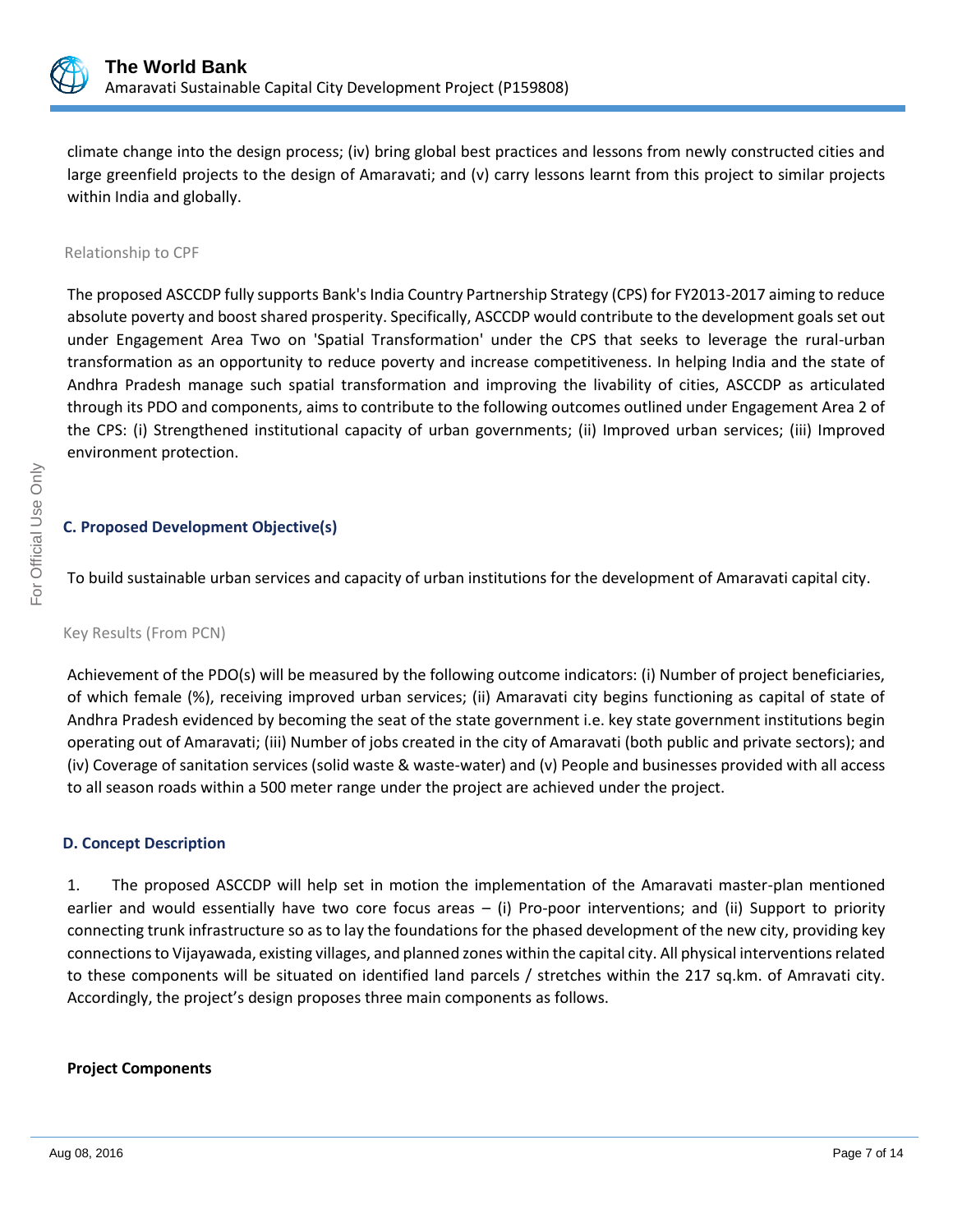

2. **Component 1: Basic Urban and Pro-poor Infrastructure** (Bank loan: US\$[260] million): The main objective of this component is to put in place key transport corridors and support integration of 24 villages into the city of Amaravati. Accordingly, it will provide investment support to: (i) Construction of city roads and utility corridors: The Amaravati masterplan envisages a grid network of roads for providing both internal connectivity as well as connectivity to highways / transport corridors to wider region and ASCCDP would support the first set of high priority city roads within this network - this includes construction of 107 Km of sub-arterial roads and 6 Km of main arterial roads, along with utility ducts for water, sewerage, drains and other utilities such as communications, telecom and power etc. in the Capital city area for providing connectivity to the key land parcels. Investments also include assistance to the city's administration to ensure efficient maintenance of roads, landscaping and utility corridors; (ii) Village infrastructure development that consists of upgrading of infrastructure in the 24 villages noted above (water, sewerage, village roads, drains and connectivity to trunk infrastructure, etc.), and seamlessly integrating them into the trunk infrastructure of Amaravati city.

3. **Component 2: Sustainable ('Green') Urban Investments Component** (Bank loan: US\$[215] million): The proposed Amravati Capital City is currently developing plans to integrate with its natural surroundings through two major studies, a green and blue plan, currently underway. The 'Blue study' is expected to design the city's water reservoirs, develop flood management / mitigation plans, urban waterways, and a canal system in manner that makes them safe, clean, and aesthetically pleasing. The 'Green study' is expected to develop the landscapes and open spaces across the Capital Region as well as the Greenfield Capital city (217 sq.km). The studies will capitalize on the Capital's location next to Krishna River by incorporating infrastructure into the existing environment. The master plan also calls for a very significant portion (about 39%) of its total land area to be dedicated to a hierarchy of open spaces, parks and greenery for recreation and livability.

4. This component under ASCCDP would draw upon the aforesaid studies and support specific sub-components with the main objective of helping the city of Amaravati build sustainable and climate resilient infrastructure. This component will finance: (i) Flood mitigation works that include improving carrying capacity of 26.5 km of Kondaveeti Vagu<sup>2</sup> and its in-falling drains including Erravagu, Kootella Vagu, Ayyannavagu and Palavagu and strengthening of Krishna river's bund, and development of a green shield of trees along the river bank; (ii) Sewerage system consisting of underground sewerage network system along with sewage pumping stations and sewage treatment plant of capacity 25 million liters / day; with 100% access to safe sanitation to all residents; and (iii) Solid Waste Management system with a capacity of 25 ton/ day capacity, including transportation, treatment and safe disposal. The proposed system would make use of innovative technologies and institutional approaches and build capacity to achieve a sustainable Municipal Solid Waste Management (MSWM) system.

5. **Component 3: Technical Assistance Component** (Bank loan: US\$[25] million): This component would comprise strategic assessment and advisory support for the long term development and capacity building for efficient urban governance and sustainable service delivery. This would tentatively include: (i) Project Management of ASCCDP components enabling to plan, develop, implement and manage sustainable urban infrastructure development; (ii)

 $\overline{a}$ 

<sup>2</sup> Vagu means stream in local language Telugu.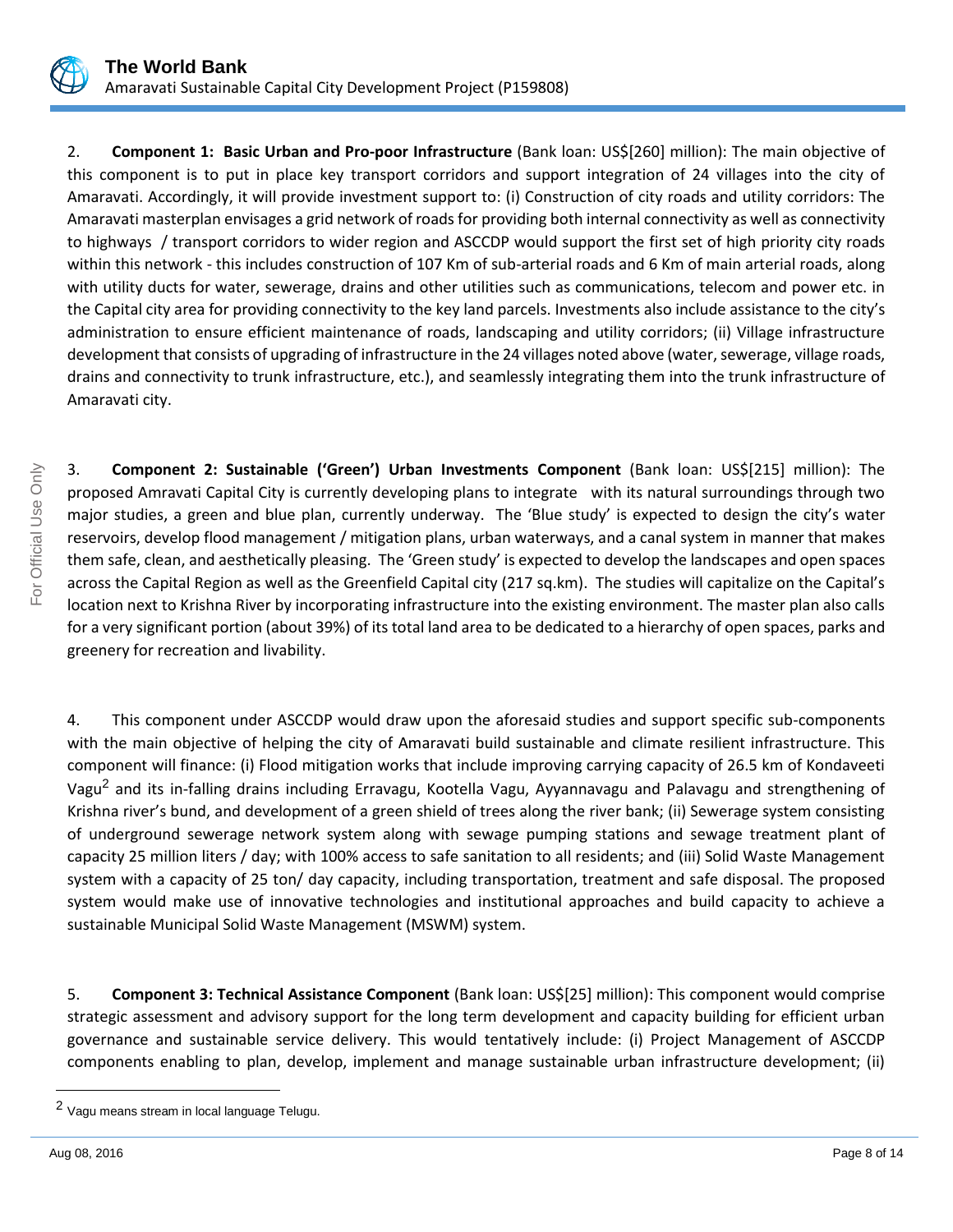

Setting up of an Amaravati Planning Institute & Urban Arts Commission; (iii) E-Governance; (iv) Design of governance / institutional models for the eventual City Government of Amaravati, that ultimately phase out and integrate existing local governments of the 24 villages; (v) Sourcing international best practices to influence the design of the Capital (in the areas of infrastructure, urban planning, formulation of sector strategies, societal development, tourism and cultural heritage preservation, governance mechanisms etc.); (vi) Affordable housing strategy for Amaravati City; and (vii) provision of skill building to the farmers and their families and those who are interested in participating in the economic growth created by the new city. In addition, this component will include support for citizen engagement measures.

#### **SAFEGUARDS**

# **A. Project location and salient physical characteristics relevant to the safeguard analysis (if known)**

The project will be implemented within the 217 sq.km. area earmarked for the development of the Amaravati Capital City (ACC) in Guntur district of Andhra Pradesh state, spread over 29 habitation in 26 revenue villages situated on the southern banks of Krishna river. The salient physical characteristics of this location, relevant to the safeguard analysis are: the river Krishna borders the ACC site to the North; the Tadepalli Reserve Forest is located within the ACC site and occupies about 252 ha; the Undavalli Rock-cut Cave Temple, an archeological monument, is located within the ACC area; there are 29 existing villages within the site which are to be integrated into the ACC; a thermal power station (Dr. Narla Tata Rao Thermal Power Station) with 1760 MW capacity is located about 6 km from the northern fringe of the ACC site; there are no Protected Areas (National Parks, Wildlife Sanctuaries, etc.) within a radius of 10 km from the ACC site.

## **B. Borrower's Institutional Capacity for Safeguard Policies**

The main implementing agencies for the project are the Andhra Pradesh Capital Region Development Authority (APCRDA) and the Amaravati Development Company (ADC), company established by GoAP. The APCRDA is the regulatory and planning authority for the entire Amaravati Capital Region (including the ACC). The ADC would be responsible for implementation of some of the infrastructure sub-components, including some of the trunk infrastructure works and the supervision of the concerned consultants.

Thus, ADC will be responsible for the implementation of some of the sub-projects, while the APCRDA will be the coordinating and monitoring agency for the safeguards application. The APCRDA has constituted an Environmental Management Regulatory Authority (EMRA) to carry out functions relating to environmental management, supported by a Director and an Additional Director (Land Scape and Environment). As part of the project preparation, the need for strengthening the safeguards capacity of the ADC will be assessed and required measures identified.

The borrower has no previous experience of working with the Bank. The implementing agency, AP Capital Regional Development Authority (APCRDA) has a separate Estates Department who are carrying out Land Pooling Scheme (LPS) and its implementation in coordination with local revenue officials.

# **C. Environmental and Social Safeguards Specialists on the Team**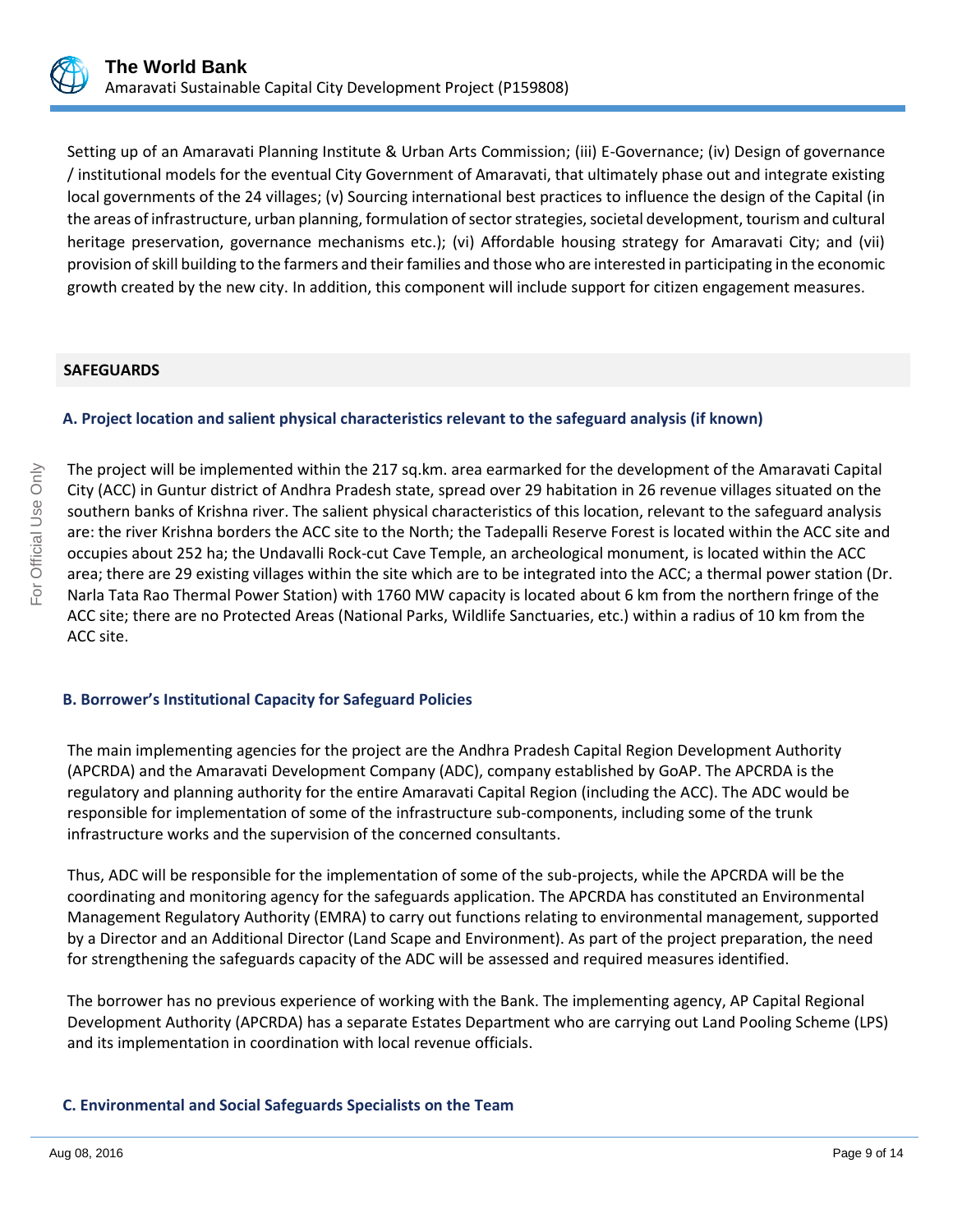

# I. U. B. Reddy, Sita Ramakrishna Addepalli

# **D. Policies that might apply**

| <b>Safeguard Policies</b>           | Triggered? | <b>Explanation (Optional)</b>                                                                                                                                                                                                                                                                                                                                                                                                                                                                                                                                                                                                                                                                                                                                                                                                                                                                        |
|-------------------------------------|------------|------------------------------------------------------------------------------------------------------------------------------------------------------------------------------------------------------------------------------------------------------------------------------------------------------------------------------------------------------------------------------------------------------------------------------------------------------------------------------------------------------------------------------------------------------------------------------------------------------------------------------------------------------------------------------------------------------------------------------------------------------------------------------------------------------------------------------------------------------------------------------------------------------|
|                                     |            | The Bank supported project includes investment<br>support to sub-projects under the categories of city<br>roads, flood mitigation, sewerage management and<br>solid waste management as well as Technical<br>Assistance (TA) support.                                                                                                                                                                                                                                                                                                                                                                                                                                                                                                                                                                                                                                                                |
| Environmental Assessment OP/BP 4.01 | Yes        | Bank's safeguard policies will apply to all components<br>of the Project (ASCCDP). An Environmental Impact<br>Assessment (EIA) has been prepared by APCRDA<br>based on which the statutory Environmental<br>Clearance (EC) was given for the ACC by the State<br>Level Environmental Impact Assessment Authority in<br>October 2015. This EIA was prepared prior to<br>commencement of Bank's engagement with the<br>proposed project. A review of the aforesaid EIA was<br>undertaken by the Bank and it was agreed with the<br>APCRDA that an Environmental and Social<br>Management Framework (ESMF) will be developed as<br>part of project preparation. The ESMF preparation<br>will draw upon the findings of the aforesaid EIA, and<br>also include updated/additional information as<br>required, and, will meet the consultation and<br>disclosure requirements of the Bank. This ESMF will |
|                                     |            | also include a Strategic (Urban) Environment<br>Assessment. The ESMF and EIAs / EMPs for the first<br>year (30%) interventions under Bank project will be<br>prepared, cleared and disclosed by appraisal.                                                                                                                                                                                                                                                                                                                                                                                                                                                                                                                                                                                                                                                                                           |
| Natural Habitats OP/BP 4.04         | <b>TBD</b> | The ACC area includes the Tadepalli Reserve Forest<br>(252 ha). It is not yet known if any of the project<br>activities involve or are likely to impact this forest. If<br>any of the project activities, including sub-projects<br>finalized during the project preparation phase,<br>involve or are likely to impact this forest, OP 4.04 will<br>be triggered.                                                                                                                                                                                                                                                                                                                                                                                                                                                                                                                                    |
| Forests OP/BP 4.36                  | <b>TBD</b> | The ACC area includes the Tadepalli Reserve Forest<br>(252 ha). It is not yet known if any of the project<br>activities involve or are likely to impact this forest. If<br>any of the project activities, including sub-projects<br>finalized during the project preparation phase,                                                                                                                                                                                                                                                                                                                                                                                                                                                                                                                                                                                                                  |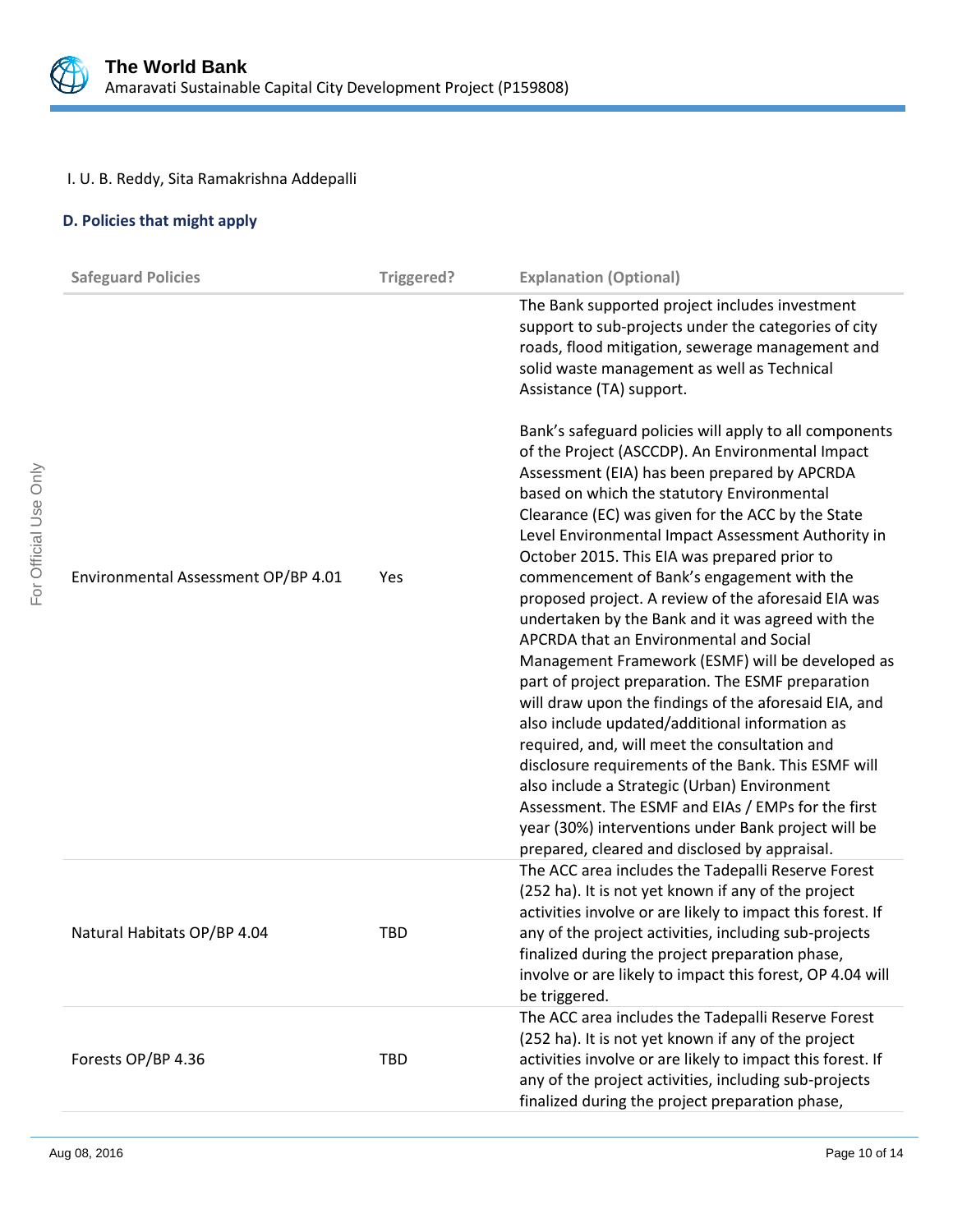

|                                        |            | involve or are likely to impact this forest, OP 4.36 will<br>be triggered.                                                                                                                                                                                                                                                                                                                                                                                                                                                                                                                                                                                                                                                                                                                                                                                                                                                                                                                                                                   |
|----------------------------------------|------------|----------------------------------------------------------------------------------------------------------------------------------------------------------------------------------------------------------------------------------------------------------------------------------------------------------------------------------------------------------------------------------------------------------------------------------------------------------------------------------------------------------------------------------------------------------------------------------------------------------------------------------------------------------------------------------------------------------------------------------------------------------------------------------------------------------------------------------------------------------------------------------------------------------------------------------------------------------------------------------------------------------------------------------------------|
| Pest Management OP 4.09                | <b>No</b>  |                                                                                                                                                                                                                                                                                                                                                                                                                                                                                                                                                                                                                                                                                                                                                                                                                                                                                                                                                                                                                                              |
| Physical Cultural Resources OP/BP 4.11 | <b>TBD</b> | The ACC area includes the Undavalli Rock-cut Cave<br>Temple, an archeological monument. It is not yet<br>known if any of the project activities involve or are<br>likely to impact this archeological monument. If any<br>of the project activities, including sub-projects<br>finalized during the project preparation phase,<br>involve or are likely to impact this monument, OP<br>4.11 will be triggered and a Physical Cultural<br>Resources Management Plan will be prepared.                                                                                                                                                                                                                                                                                                                                                                                                                                                                                                                                                         |
| Indigenous Peoples OP/BP 4.10          | No         |                                                                                                                                                                                                                                                                                                                                                                                                                                                                                                                                                                                                                                                                                                                                                                                                                                                                                                                                                                                                                                              |
| Involuntary Resettlement OP/BP 4.12    | Yes        | An innovative and voluntary Land Pooling Scheme<br>(LPS) has been formulated and implemented by GoAP<br>to assemble the required lands for the capital city<br>development and 90% of about 39,000 acres of<br>private land belonging to about 20,000 land owners<br>has been assembled with the consent of land-owners<br>/ farmers. All the affected tenants and land less<br>agricultural laborer (about 19,000) under LPS are<br>provided livelihood assistance in the form of annuity<br>for 10 years, besides other benefits, The LPS scheme<br>was taken up under the "Andhra Pradesh Capital<br>Region Development Authority Act, 2014 and is<br>subject to development agreements executed by the<br>land owners with AP Capital City Regional<br>Development Authority (APCRDA). The rest of the<br>10% land will be acquired by GoAP under India's new<br>land acquisition law, i.e. RTFCTLARR Act (about 3000<br>acres) and the process of land acquisition under land<br>acquisition act has been initiated. Consultations were |
|                                        |            | held at the time of formulating the scheme and<br>certain provisions such as providing annuity to those<br>who are depending on lands coming under land<br>pooling and waiver of agricultural loans, etc. were<br>incorporated as an outcome of the consultations. The<br>competent authorities (Deputy Collectors from<br>District Administration) are also act as Grievance<br>Referees Officers to deal with complaints related to<br>land pooling. OP/BP 4.12 will be applicable to all the<br>land that will be used by the Bank project (ASCCDP),<br>whether through land pooling or land acquisition.                                                                                                                                                                                                                                                                                                                                                                                                                                 |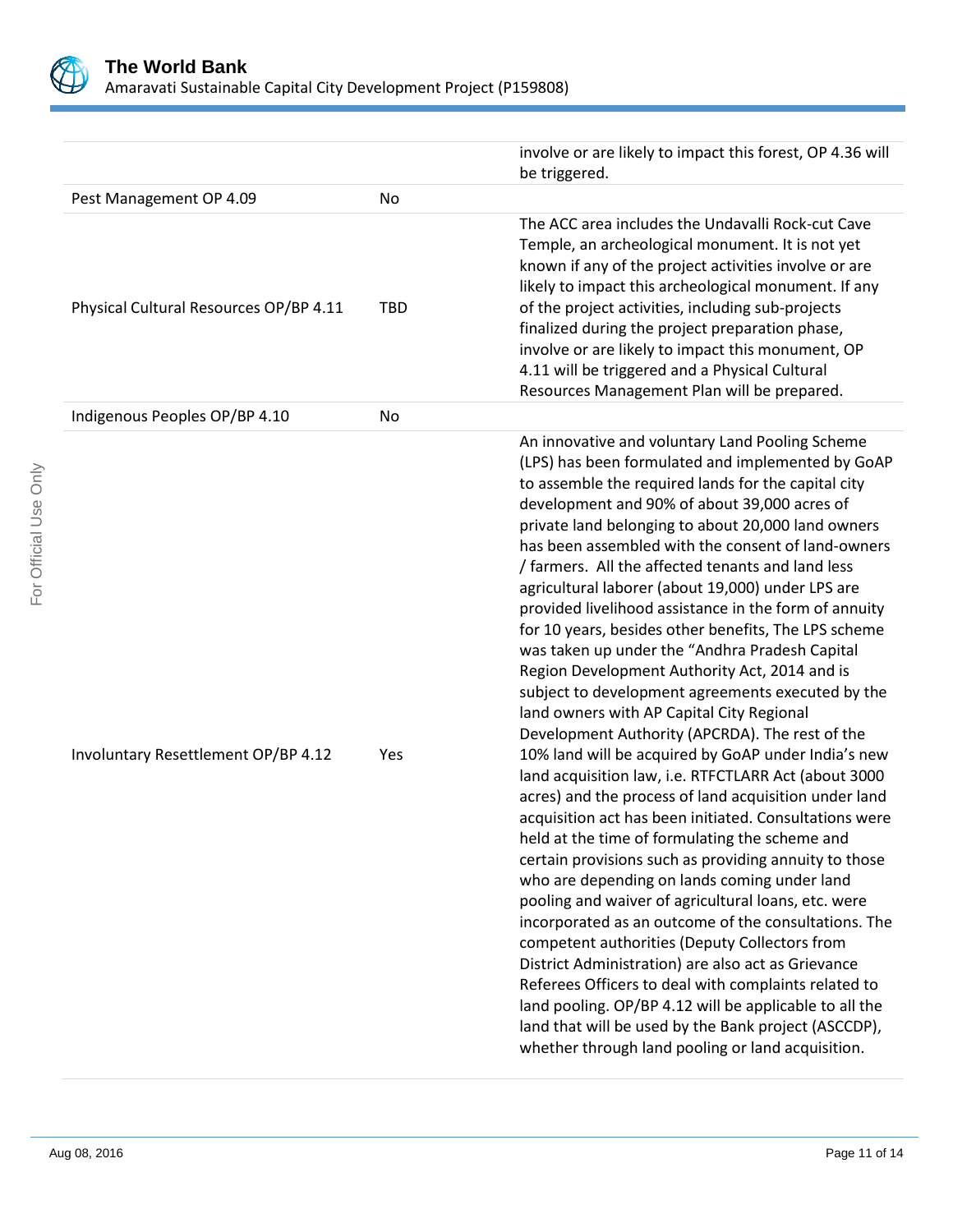

However the approaches / instruments used for ensuring compliance may be different for land obtained under different methods. For use of already acquired lands by Bank project, a 'due diligence' report would be prepared to ensure compliance with OP/BP 4.12. In addition, a stand-alone RPF consistent with OP/BP 4.12, will also be developed that would apply to all land acquisition for all components of the Bank project. This RPF would also be part of legal agreements.

| Safety of Dams OP/BP 4.37                         | No |
|---------------------------------------------------|----|
| Projects on International Waterways<br>OP/BP 7.50 | No |
| Projects in Disputed Areas OP/BP 7.60             | No |

# **E. Safeguard Preparation Plan**

Tentative target date for preparing the Appraisal Stage PID/ISDS

# Jun 15, 2017

Time frame for launching and completing the safeguard-related studies that may be needed. The specific studies and their timing should be specified in the Appraisal Stage PID/ISDS

(i) Preparation of the Environmental and Social Management Framework by the client to guide how the safeguard issues will be addressed during preparation and implementation of the sub-projects. A standalone Resettlement Policy Framework (RPF) will be prepared as noted above to mitigate social impacts on account of all land pooling / acquisition for all components of Bank project. The RPF provisions will be consistent with National and local laws and OP/BP 4.12 Involuntary Resettlement provisions.

(ii) Preparation, clearance and disclosure of the stand-alone RPF noted above as well as sub-project specific Environmental and Social Impact Assessments and Management Plans (ESMPs) and Resettlement Action Plans ( RAPs) for the first year (30%) interventions, will be completed prior to Appraisal, as part of the DPRs for these sub-projects.

(iii) Since Land Pooling Scheme (LPS) is substantially completed, 'due diligence' as noted above for such lands that will be used by the Bank project will be conducted through an independent implementation assessment of LPS Scheme to assess its implementation outcomes to date, hear the reactions of those who have participated in LPS and identify measures required to strengthen its implementation process during the remaining implementation period as applicable to sub-projects under ASCCDP and this will be included in the ESMF.

The RSA will retain the oversight of the project, given the complex nature of the project and its environment categorization of 'A'.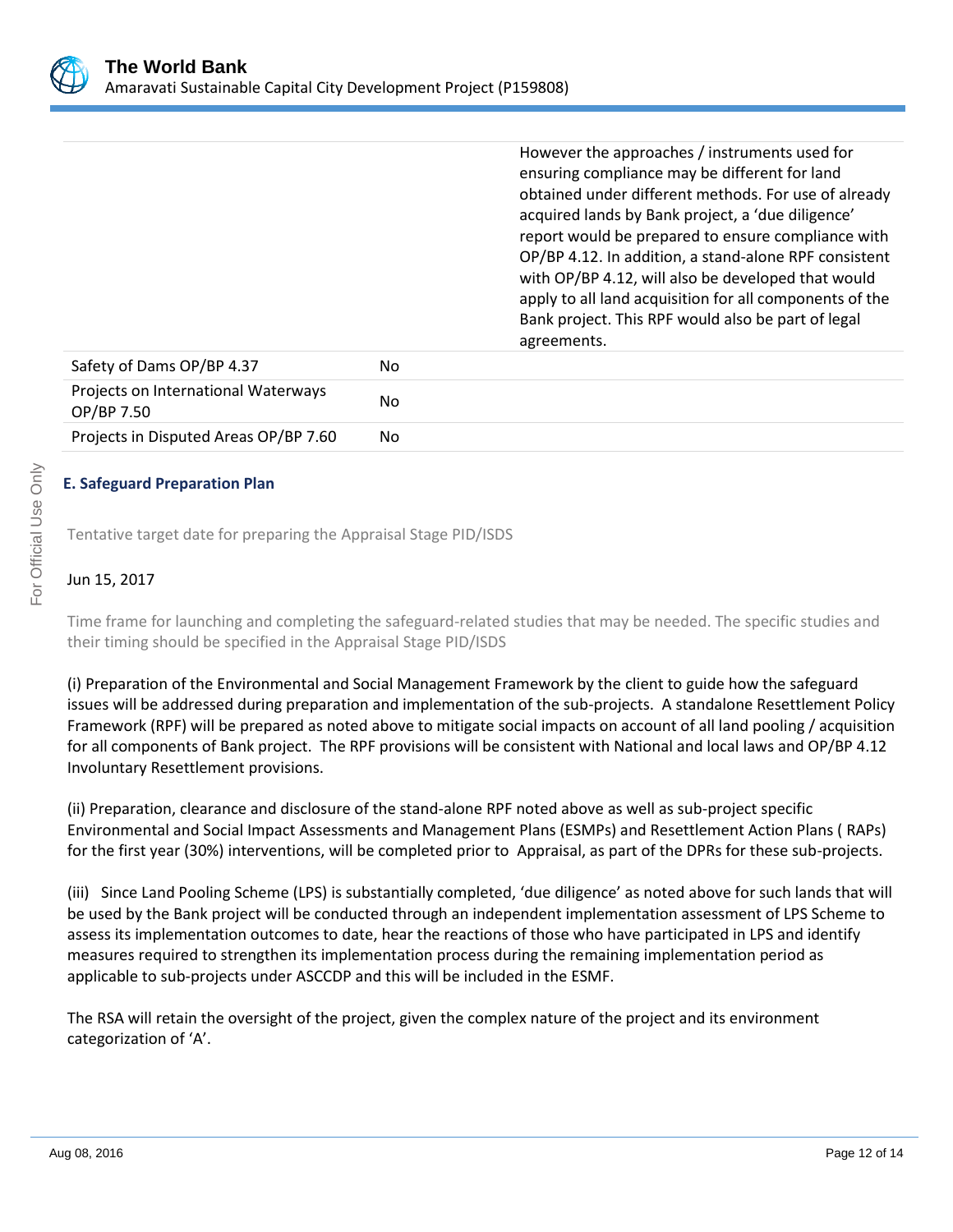

#### **CONTACT POINT**

#### **World Bank**

Raghu Kesavan Senior Infrastructure Specialist

#### **Borrower/Client/Recipient**

Government of Andhra Pradesh

#### **Implementing Agencies**

Andhra Pradesh Capital Region Development Authority (APCRDA) Srikant Nagulapalli Dr. srikant@apcrda.org

# **FOR MORE INFORMATION CONTACT**

The InfoShop The World Bank 1818 H Street, NW Washington, D.C. 20433 Telephone: (202) 458-4500 Fax: (202) 522-1500 Web[: http://www.worldbank.org/infoshop](http://www.worldbank.org/infoshop)

# **APPROVAL**

| Task Team Leader(s): | Raghu Kesavan |
|----------------------|---------------|
|                      |               |

#### **Approved By**

| Safeguards Advisor:       | Maged Mahmoud Hamed | 01-Aug-2016 |
|---------------------------|---------------------|-------------|
| Practice Manager/Manager: | Peter D. Ellis      | 01-Aug-2016 |